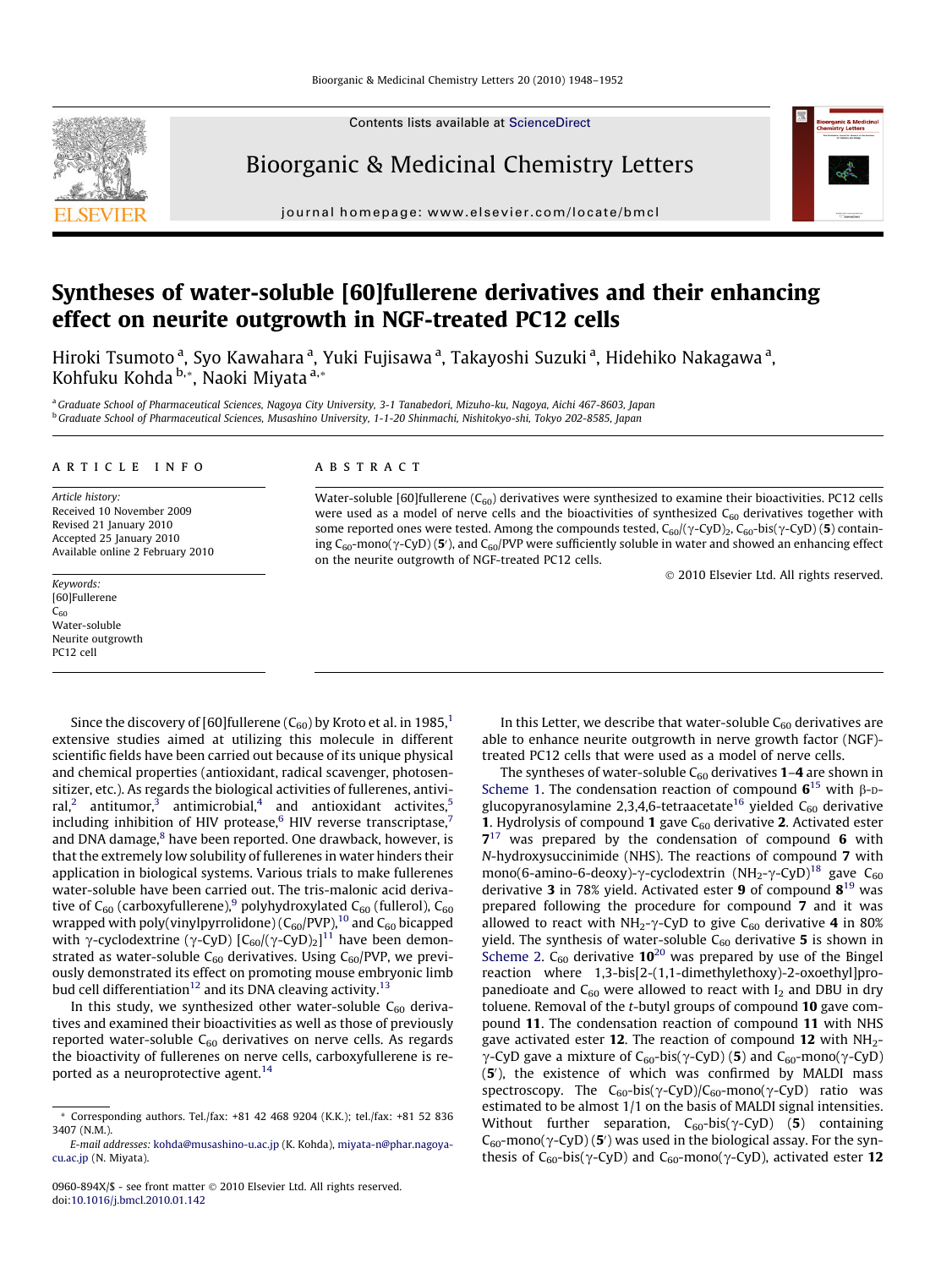<span id="page-1-0"></span>

Scheme 1. Syntheses of C<sub>60</sub> derivatives 1-4. Reagents, conditions, and yields: (a)  $\beta$ -D-glucopyranosylamine 2,3,4,6-tetraacetate, EDCI, HOBt, DMF, 27-45%; (b) K<sub>2</sub>CO<sub>3</sub>, MeOH/ CHCl<sub>3</sub>, 76%; and (c) NH<sub>2</sub>- $\gamma$ -CyD, DMF, 78-80%.



**Scheme 2.** Synthesis of C<sub>60</sub>-bis(y-CyD) (**5**) containing C<sub>60</sub>-mono(y-CyD) (**5**'). Reagents, conditions, and yields: (a) p-TsOH, toluene, reflux, 96%; (b)NHS, EDCI, DMF; and (c) NH<sub>2</sub>- $\gamma$ -CyD, DMF, 19% from 11.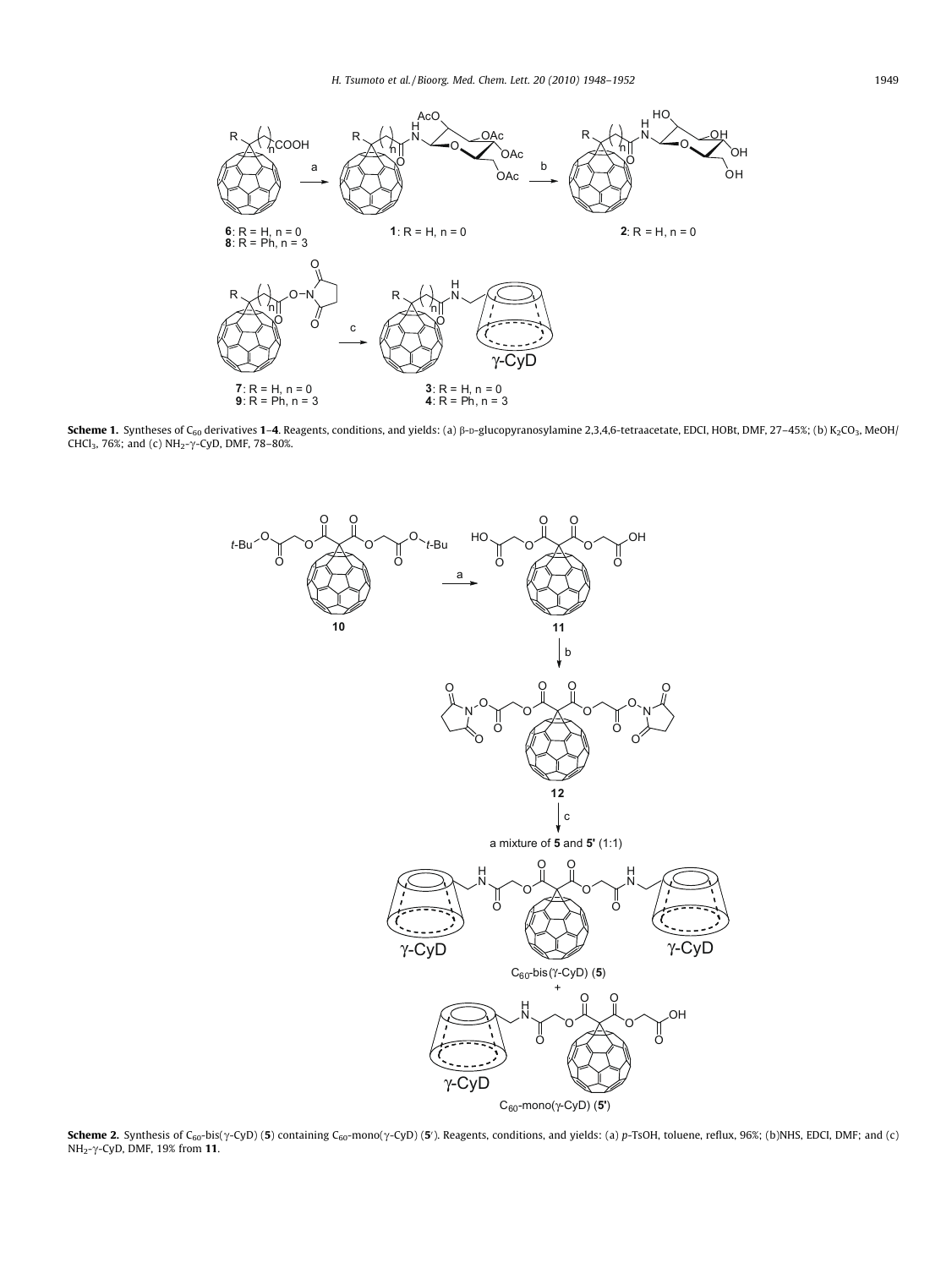was used instead of compound 11 to introduce the  $NH_{2-}\gamma$ -CyD moiety. By using the activated ester, purification of  $C_{60}$ -bis( $\gamma$ -CyD) and  $C_{60}$ -mono( $\gamma$ -CyD) was facilitated because the separation of unreacted compound 11 was extremely difficult. Details of the synthetic procedures and the characterization of new compounds 1–4, 11, and 12 are available in Supplementary data.

 $C_{60}/(\gamma$ -CyD)<sub>2</sub> is reported to form a complex in which two  $\gamma$ -CyDs are capping the C<sub>60</sub> molecule.<sup>[11](#page-3-0)</sup> The <sup>1</sup>H NMR spectrum of  $C_{60}/(\gamma$ -CyD)<sub>2</sub> showed that the signals of the  $\gamma$ -CyD unit shifted slightly up- or downfield compared to those of  $\gamma$ -CyD itself. The UV spectrum of  $C_{60}/(\gamma$ -CyD)<sub>2</sub> in aqueous solution showed a sharp absorption peak of  $C_{60}$  appearing at approximately 330 nm.<sup>[21](#page-4-0)</sup> In contrast, in the <sup>1</sup>H NMR spectrum of C<sub>60</sub>-bis( $\gamma$ -CyD), the same chemical shifts of the  $\gamma$ -CyD unit as those of  $\gamma$ -CyD itself were noted. Further, the UV spectrum of  $C_{60}$ -bis( $\gamma$ -CyD) in aqueous solution showed a broad peak indicating that  $C_{60}$ -bis( $\gamma$ -CyD) forms aggregates in aqueous solution. From these results, together with the results of a computer-based model study (data not shown), the  $\gamma$ -CyD moieties of C<sub>60</sub>-bis( $\gamma$ -CyD) may not form complex structures similar to those of  $C_{60}/(\gamma$ -CyD)<sub>2</sub>.

The antioxidant activity of compounds  $1-4$  and  $C_{60}$ -bis( $\gamma$ -CyD) (5) containing  $C_{60}$ -mono( $\gamma$ -CyD) (5') was examined using ESR spectrometry. OH was generated by use of the  $H_2O_2$ –Cu<sup>2+</sup> system in the absence or presence of  $C_{60}$  derivatives, and the generated OH was trapped by 5,5-dimethyl-1-pyrroline-N-oxide (DMPO). Then, the ESR spectra of OH-trapped DMPO (DMPO-OH) were measured. All  $C_{60}$  derivatives examined reduced the signal intensity of DMPO-OH, indicating that these derivatives have antioxidative activity (Supplementary data).

The solubility in water of the fullerenes synthesized in this study was compared with typical water-soluble fullerenes,  $C_{60}$ /  $(\gamma$ -CyD)<sub>2</sub>, C<sub>60</sub>/PVP, and fullerol, which were prepared according to reported procedures or purchased. The most soluble fullerene was  $C_{60}/(\gamma$ -CyD)<sub>2</sub> (more than 100  $\mu$ M), followed by C<sub>60</sub>/PVP, C<sub>60</sub>bis( $\gamma$ -CyD) (5) containing C<sub>60</sub>-mono( $\gamma$ -CyD) (5<sup>'</sup>), compound 3, and fullerol (less than 1  $\mu$ M). As the solubility in water of the other compounds synthesized in this study was much lower than  $1 \mu$ M, only  $C_{60}$ -bis( $\gamma$ -CyD) (5) containing  $C_{60}$ -mono( $\gamma$ -CyD) (5') and compound 3 were used together with  $C_{60}/(\gamma$ -CyD)<sub>2</sub>, C<sub>60</sub>/PVP, and fullerol for the biological assay using PC12 cells.

Rat pheochromocytoma PC12 cells were used as a model of nerve cells. Treatment of PC12 cells with NGF resulted in the induction of differentiation and the formation of neurites. First, we examined whether or not  $C_{60}$  derivatives have similar activity to NGF. Experiments were performed using the most water-soluble  $C_{60}$ ,  $C_{60}/(\gamma$ -CyD)<sub>2</sub>. However, no effects as seen with NGF were observed for  $C_{60}/(\gamma$ -CyD)<sub>2</sub> up to the examined concentration of 100  $\mu$ M. Next, the effect of C<sub>60</sub> derivatives on neurite outgrowth in NGF-treated PC12 cells was examined. The experimental protocol is as follows: PC12 cells were seeded and cultured for 2 days in the medium with serum, and then the medium was changed to a fresh one without serum. NGF (50 ng/mL) and appropriate concentrations of fullerenes were added. After incubating for 3 days, the number of neurites was counted and the length of the outgrowth was measured. Figure 1 shows PC12 cells that were treated with NGF plus 0-50  $\mu$ M C<sub>60</sub>/( $\gamma$ -CyD)<sub>2</sub>. NGF-treated PC12 cells formed neurites and both neurite number and length of outgrowth increased in a dose-dependent manner. The length of outgrowth, which was expressed as the number of times the cell body diameter, and the ratio of neurite cells to total cells are shown in Figure 2. The total number of neurites increased in a dose-dependent



Figure 2. Ratio of neurites to total number of cells when treated with  $C_{60}/(\gamma$ -CyD)<sub>2</sub>. The length of neurite outgrowth was expressed as the number of times the cell body diameter. Data are expressed as means ± S.D.



Figure 1. Neurite outgrowth enhancing effect of C<sub>60</sub>/( $\gamma$ -CyD)<sub>2</sub>. NGF 50 ng/mL plus C<sub>60</sub>/( $\gamma$ -CyD)<sub>2</sub>: (a) 0  $\mu$ M, (b) 12.5  $\mu$ M, (c) 25  $\mu$ M, and (d) 50  $\mu$ M.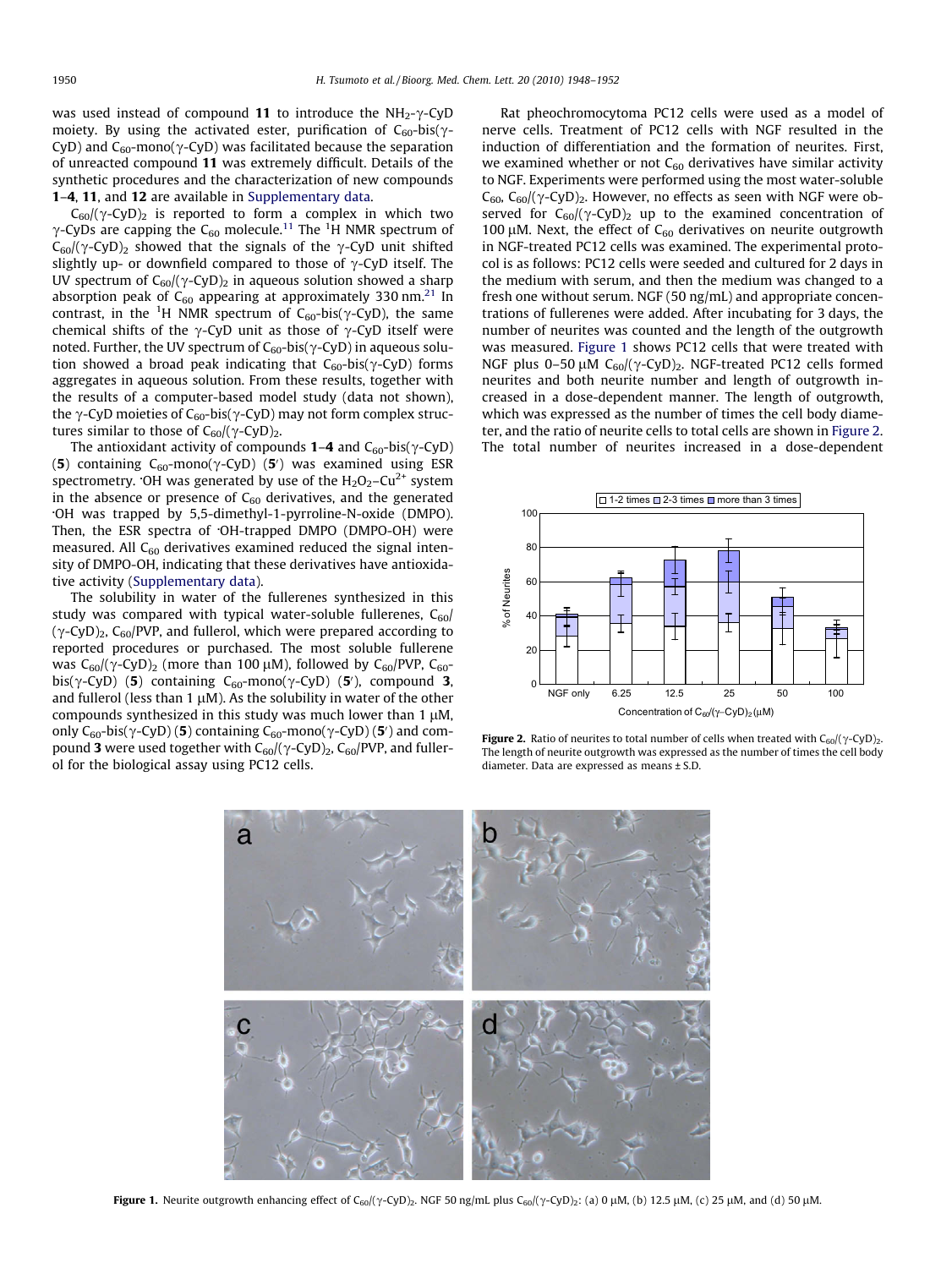<span id="page-3-0"></span>manner, reaching a maximum at 25 uM. At higher concentrations of 50 and 100 uM, a decrease in the total number of neurites was observed. The reason is not clear at present, although we speculate that some toxic effects of the compounds may have caused the decrease. Free  $\gamma$ -CyD is present in C<sub>60</sub>/( $\gamma$ -CyD)<sub>2</sub> and its presumed maximum concentrations are 0.32–5.1 mM relative to the concentrations of  $C_{60}/(\gamma$ -CyD)<sub>2</sub> of 6.25–100 µM. Then, the effect of  $\gamma$ -CyD itself on neurite outgrowth was examined, but no enhancing effect of  $\gamma$ -CyD was observed (Supplementary data). A similar experiment was performed with  $C_{60}$ /PVP. The ratio of  $C_{60}$  to PVP was approximately 1–17.6, and the concentrations of  $C_{60}/PVP$  (12.5)  $\mu$ M/2.2 mM, 25  $\mu$ M/4.4 mM, and 50  $\mu$ M/8.9 mM) were examined. While PVP itself (2.2, 4.4, and 8.9 mM) had no effect,  $C_{60}$ /PVP showed neurite outgrowth enhancing effect (Supplementary data).

 $C_{60}$ -bis( $\gamma$ -CyD) (5) containing  $C_{60}$ -mono( $\gamma$ -CyD) (5') was dissolved in 1% DMSO and its activity was examined. The concentration of C<sub>60</sub>-bis( $\gamma$ -CyD) (**5**) containing C<sub>60</sub>-mono( $\gamma$ -CyD) (**5**') was determined based on the average molecular weight of the mixture. The results in Figure 3 indicate that the ratio of neurites to the total number of cells increased in a dose-dependent manner to reach a maximum at  $25 \mu$ M. This concentration is the same as that of  $C_{60}/(\gamma$ -CyD)<sub>2</sub>. At 50 µM, the ratio of neurites to the total number of cells decreased, as seen for  $C_{60}/(\gamma$ -CyD)<sub>2</sub>. At 100 µM, precipitates appeared. In the case of compound 3 and fullerol, precipitation was noted at 5  $\mu$ M and 1  $\mu$ M, respectively, and neither of them showed any enhancing effects probably because of their low concentration in the medium.  $C_{60}$ -bis( $\gamma$ -CyD) (5) containing  $C_{60}$ -mono( $\gamma$ -CyD) (5<sup>'</sup>) was the most water-soluble among the compounds synthesized and its solubility was sufficient for use in biological assays. However, the water solubility of  $C_{60}$ -bis( $\gamma$ -CyD) (5) containing  $C_{60}$ -mono( $\gamma$ -CyD) (5') was lower than that of  $C_{60}/(\gamma$ -CyD)<sub>2</sub>. Nevertheless, compounds  $5$  and  $5'$  have the advantage of being not a mixture of  $\gamma$ -CyD, such as C<sub>60</sub>/( $\gamma$ -CyD)<sub>2</sub>. In addition, further chemical modification of compounds  $5$  and  $5'$  is possible. Therefore, compounds 5 and 5' could be used to study the real effects of  $C_{60}$ .

The effects of pretreatment with  $C_{60}/(\gamma$ -CyD)<sub>2</sub> and  $C_{60}$ -bis( $\gamma$ -CyD) (5) containing  $C_{60}$ -mono( $\gamma$ -CyD) (5'), which showed the most potent neurite outgrowth enhancing effect, prior to NGF treatment on neurite outgrowth were examined. PC12 cells were seeded and cultured for 1 day in the medium with serum, and then 25  $\mu$ M C<sub>60</sub>/ (γ-CyD)<sub>2</sub> or C<sub>60</sub>-bis(γ-CyD) (5) containing C<sub>60</sub>-mono(γ-CyD) (5<sup>'</sup>) was added and the cells were incubated for another 2 days. The medium was changed to a fresh one without serum and only NGF (50 ng/mL) was added. After incubating for 3 days, the number of neurites was counted and the length of outgrowth was measured. The results are shown in Figure 4. Pre-incubation had a



**Figure 3.** Ratio of neurites to total number of cells when treated with  $C_{60}$ -bis-(γ-CyD) (5) containing C<sub>60</sub>-mono(γ-CyD) (5'). The length of neurite outgrowth was expressed as the number of times the cell body diameter. Data are expressed as means ± S.D.



Figure 4. Effect of pretreatment of  $C_{60}/(\gamma$ -CyD)<sub>2</sub> or  $C_{60}$ -bis( $\gamma$ -CyD) (5) containing  $C_{60}$ -mono( $\gamma$ -CyD) (5') on neurite outgrowth. Ratio of neurites to total number of cells when pretreated for 2 days with 25  $\mu$ M C<sub>60</sub>/( $\gamma$ -CyD)<sub>2</sub> or C<sub>60</sub>-bis( $\gamma$ -CyD) (5) containing  $C_{60}$ -mono( $\gamma$ -CyD) (5') before NGF (50 ng/mL) treatment. The length of neurite outgrowth was expressed as the number of times the cell body diameter. Data are expressed as means ± S.D.

greater neurite outgrowth enhancing effect than co-incubation for both  $C_{60}$  derivatives.

The mechanisms of neurite outgrowth enhancement by  $C_{60}$ derivatives are obscure. Ibi et al. reported that reactive oxygen species were produced by NADPH oxidase when PC12 cells underwent differentiation into neurites by NGF treatment.<sup>22</sup> Reactive oxygen species inhibit neurite growth. As  $C_{60}$  is a scavenger of reactive oxygen species, it is possible that the  $C_{60}$  derivatives scavenged neurodegenerative reactive oxygen species and as a result, neurite outgrowth was enhanced. Pretreatment with  $C_{60}$  derivatives had a greater neurite outgrowth enhancing effect than co-treatment. However, it is not clear if the  $C_{60}$  derivatives remained on the cell membrane even after the cells were washed or if the pretreatment with  $C_{60}$  derivatives resulted in switching on some receptor of cell membrane leading to show the activity. Further study is in progress.

#### Acknowledgment

This work was supported in part by MEXT-HAITEKU (2008).

## Supplementary data

Supplementary data associated with this article can be found, in the online version, at [doi:10.1016/j.bmcl.2010.01.142.](http://dx.doi.org/10.1016/j.bmcl.2010.01.142)

#### References and notes

- 1. Kroto, H. W.; Heath, J. R.; O'Brien, S. C.; Curl, R. F.; Smalley, R. E. Nature 1985, 318, 162.
- 2. Schinazi, R. F.; Sijbesma, R.; Srdanov, G.; Hill, C. L.; Wudl, F. Antimicrob. Agents Chemother. 1993, 37, 1707.
- 3. Tabata, Y.; Murakami, Y.; Ikada, Y. Jpn. J. Cancer Res. **1997**, 88, 110.<br>4. Tsao, N.: Luh. T.-Y.: Chou. C.-K.: Wu. L-L.: Lin. Y.-S.: Lei. H.-Y. Antimi
- Tsao, N.; Luh, T.-Y.; Chou, C.-K.; Wu, J.-J.; Lin, Y.-S.; Lei, H.-Y. Antimicrob. Agents Chemother. 2001, 45, 1788. 5. Horie, M.; Fukuhara, A.; Saito, Y.; Yoshida, Y.; Sato, H.; Ohi, H.; Obata, M.;
- Mikata, Y.; Yano, S.; Niki, E. Bioorg. Med. Chem. Lett. 2009, 19, 5902. 6. Friedman, S. H.; Ganapathi, P. S.; Rubin, Y.; Kenyon, G. L. J. Med. Chem. 1998, 41,
- 2424.
- 7. Mashino, T.; Shimotohno, K.; Ikegami, N.; Nishikawa, D.; Okuda, K.; Takahashi, K.; Nakamura, S.; Mochizuki, M. Bioorg. Med. Chem. Lett. 2005, 15, 1107.
- 8. Tokuyama, H.; Yamago, S.; Nakamura, E.; Siraki, T.; Sugiura, Y. J. Am. Chem. Soc. 1993, 115, 7918.
- 9. Lamparth, I.; Hirsch, A. J. Chem. Soc., Chem. Commun. 1994, 1727.
- 10. Yamakoshi, Y.; Yagami, T.; Fukuhara, K.; Sueyoshi, S.; Miyata, N. J. Chem. Soc., Chem. Commun. 1994, 517.
- 11. Yoshida, Z.; Takekawa, H.; Takekuma, S.; Matsubara, Y. Angew. Chem., Int. Ed. Engl. 1994, 33, 1597.
- 12. Tsuchiya, T.; Oguri, I.; Nakajima, Y.; Miyata, N. Fullerene Sci. Technol. 1996, 4, 986.
- 13. Yamakoshi, Y.; Sueyoshi, S.; Fukuhara, K.; Miyata, N.; Masumizu, T.; Kohno, M. J. Am. Chem. Soc. 1998, 120, 12363.